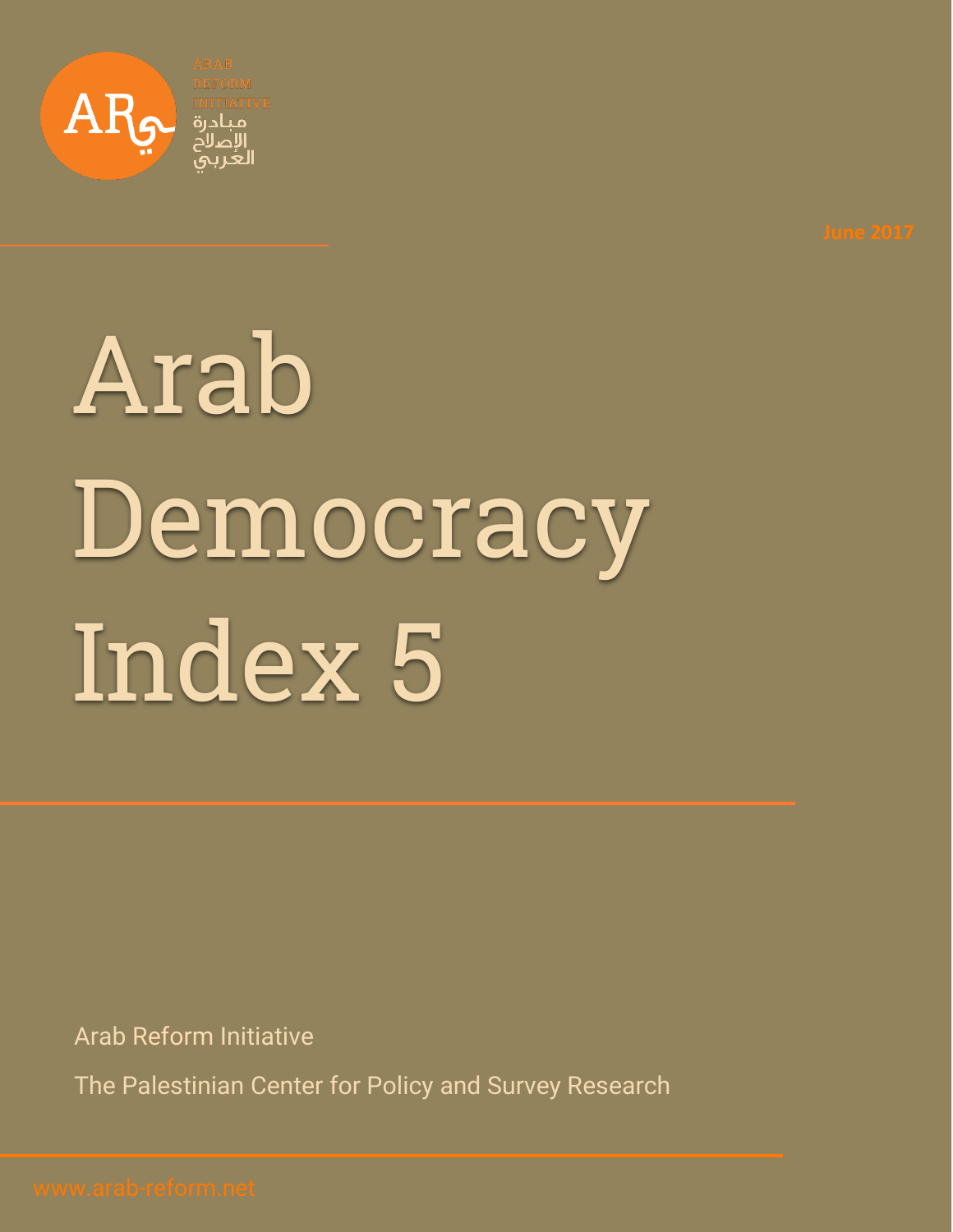**Arab Reform Initiative**

**The Palestinian Center for Policy and Survey Research**

## Arab Democracy Index 5

Team of the Palestinian Center for Policy and Survey Research

**Khalil Shikaki Mudar Kassis Jihad Harb**

Arab Reform Initiative Team

**Bassma Kodmani Salam Kawakibi**

**June 2017**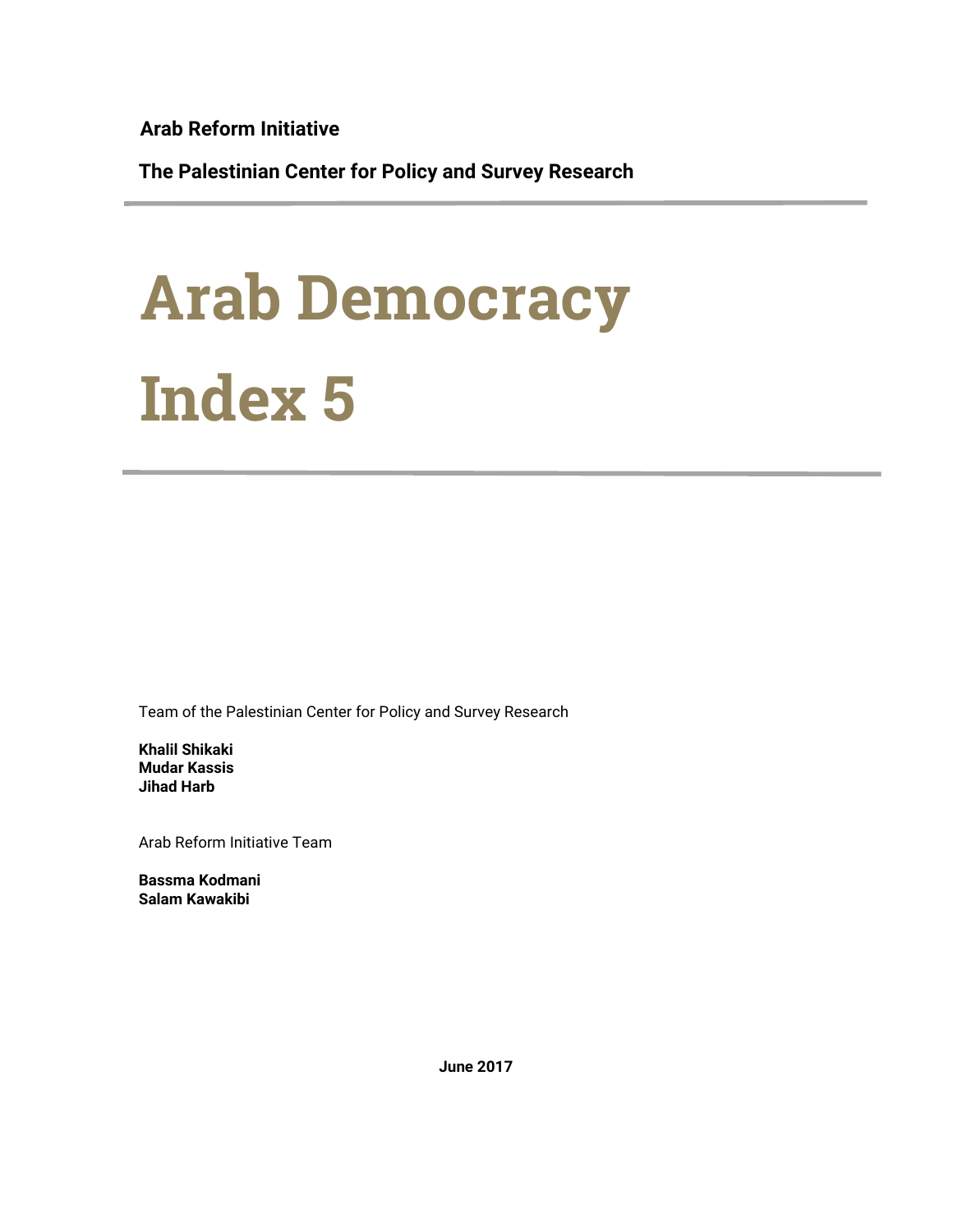#### **Members of the Team in the Participating Countries**

| Jordan         | Musa Shteiwi, Walid al-Khatib                  |
|----------------|------------------------------------------------|
| <b>Bahrain</b> | The Bahraini team                              |
| Tunisia        | Salah Eddin al-Jourshi                         |
| Algeria        | Nacer Diabi                                    |
| Saudi Arabia   | Jafar al-Shayeb                                |
| Palestine      | Ala'a Lahlouh                                  |
| Kuwait         | Ahmad Shihab                                   |
| Lebanon        | Rania Abi Habib                                |
| Egypt          | Mustapha Kamel al-Sayyid, Shaima Mahrous Shukr |
| Morocco        | Mohamed Benhilal, Khadija Bentaleb, Fouzia     |
|                | Bentaleb, Mohamed Hashmi, Hassan Dannan        |
|                |                                                |

\*The Arab Democracy Index is based on field studies carried out in ten countries: Jordan, Bahrain, Tunisia, Algeria, Saudi Arabia, Palestine, Kuwait, Lebanon, Egypt, and Morocco.

The collected data and the entire report are available on ARI's website[: www.arab-reform.net](http://www.arab-reform.net/)

More information can also be found on the website of the Palestinian Center for Policy and Survey Research: [www.pcpsr.org.](http://www.pcpsr.org/)

This report, in its opinions and results, does not necessarily reflect the views of the member-centres of the Arab Reform Initiative.



[arab-reform.net](http://www.arab-reform.net/) **©** 2017 The Arab Reform Initiative under the Creative Commons license To view a copy of this license, click [here](file:///C:/Users/Said%20Haddadi/Google%20Drive/Publications/Acccess%20to%20information/ENGLISH/creativecommons.org/licenses/) [contact@arab-reform.net](mailto:contact@arab-reform.net)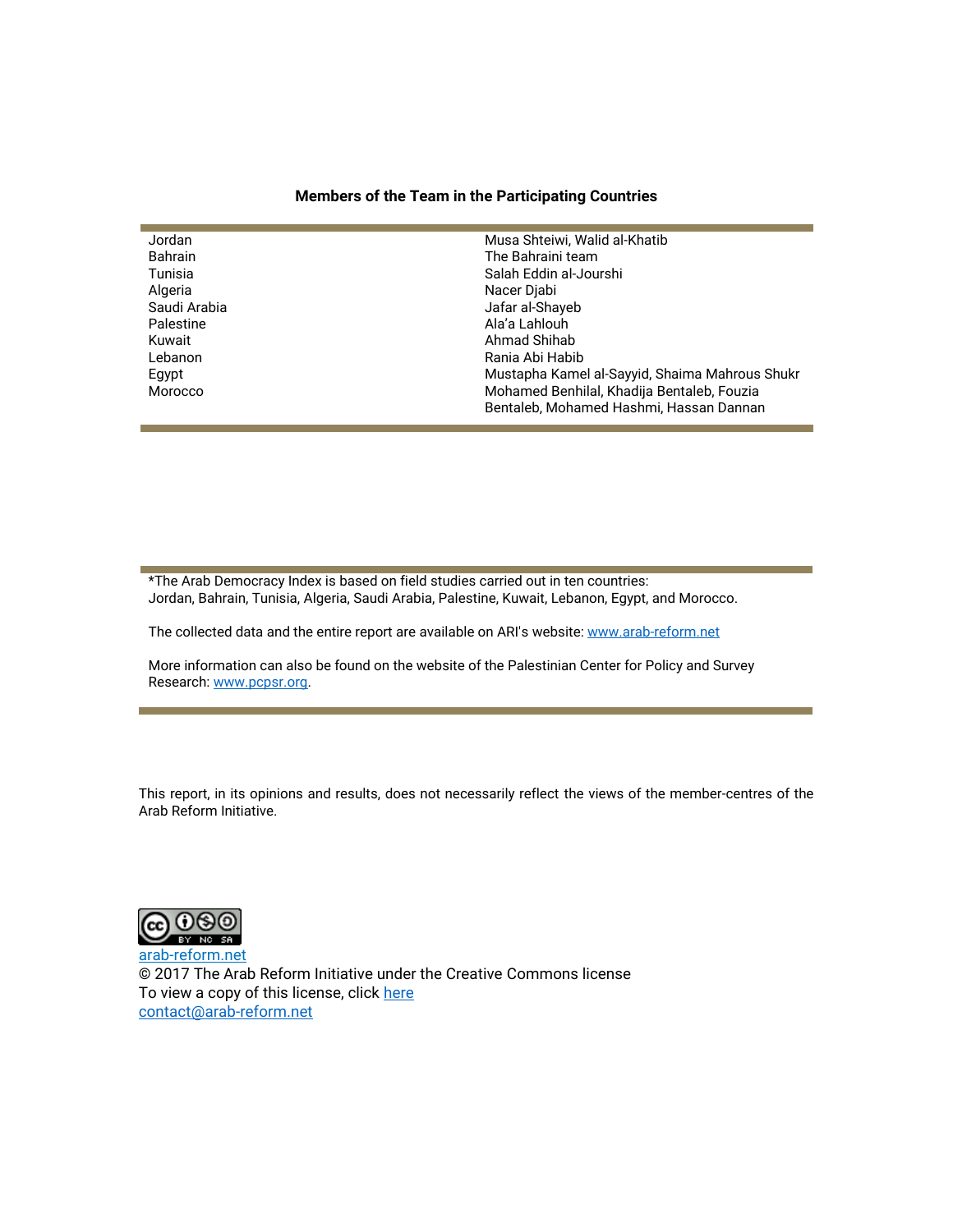

#### **Mission**

The Arab Reform Initiative is the leading independent Arab think tank working with expert partners in the Middle East and North Africa and beyond to articulate a home-grown agenda for democratic change. It conducts research and policy analysis and provides a platform for inspirational voices based on the principles of diversity, impartiality and social justice.

- We **produce** original research informed by local experiences and partner with institutions to achieve impact across the Arab world and globally
- We **empower** individuals and institutions to develop their own concept of policy solutions
- We **mobilize** stakeholders to build coalitions for positive change

• Our aim is to see vibrant democratic societies emerge and grow in the region.

Founded in 2005, the Arab Reform Initiative is governed by a Plenary of its members and an Executive Committee.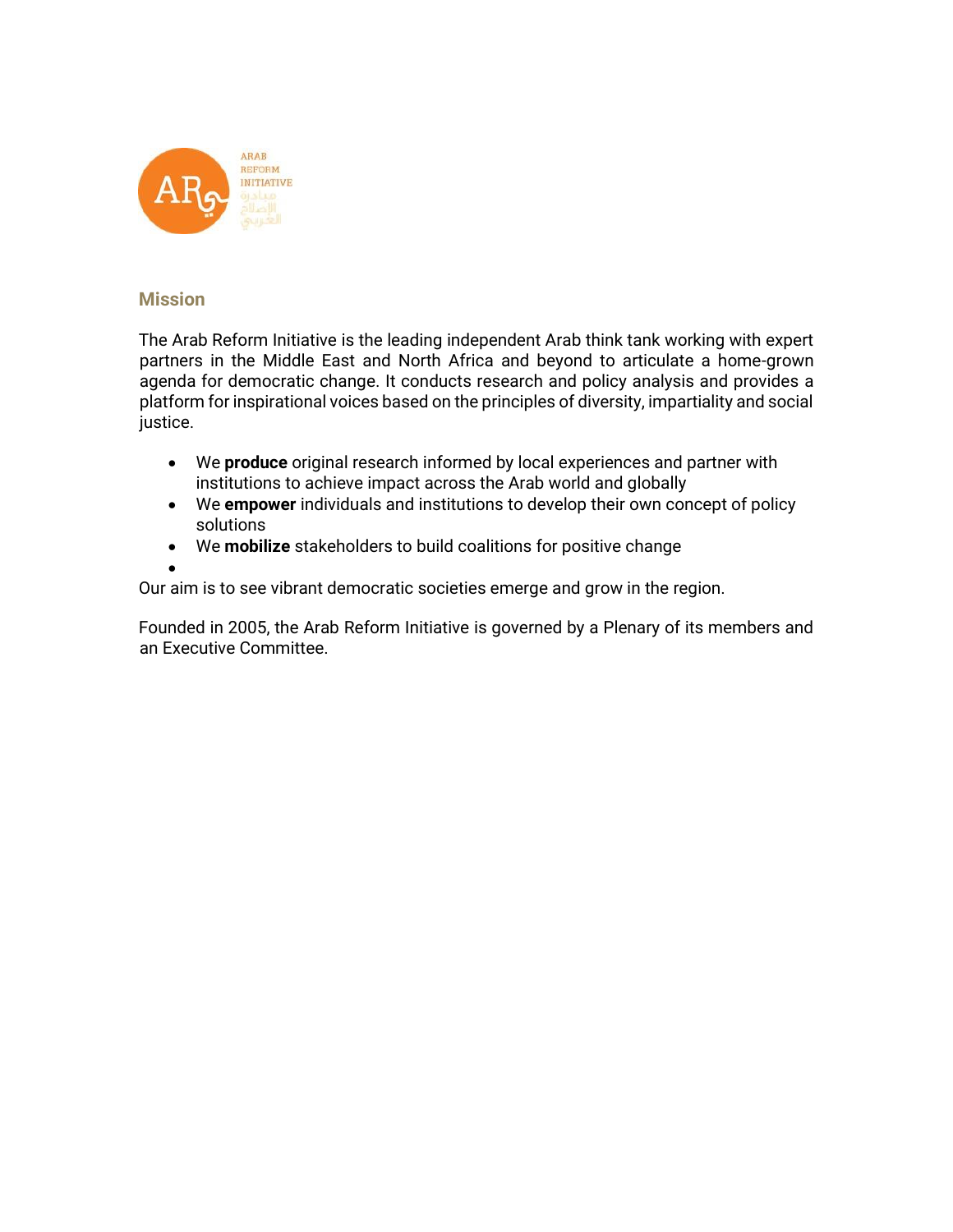### **Summary of the report**

The intra-Arab collaborative Arab Democracy Index (ADI) provides an assessment of the democratic transition in selected countries based on the measurement of 42 key indicators, selected based on their immediate relevance to policy-making and on their sensitivity to change, allowing the measurement of change over time. The ADI seeks to influence the transition to democracy in the Arab world by documenting the process of transition and providing policy makers and pro-democracy groups with tools to mobilize public and government support for specific democracy-related recommendations.

In its fifth edition, this ADI report is divided into four sections: methodology, results, analytical articles, and recommendations. The methodology section reviews the selection criteria for 10 states under examination, and describes the indicators, their weight, and the considerations that went into choosing them. This also includes a review of the sources of data used to produce the indicators, a discussion of our understanding of democracy and the reasons we focus on the process of transition, a review of the categories used in the index ("means" and "practices"),  $1$  the values or necessary components of democratic transition, and description of the indicators associated with those values and necessary components. Finally, the methodology section explains how to read the index, suggesting that the goal of ranking these states is not limited only to describing a picture of the present, but rather to spur subsequent comparisons that quantify change.

The second part of this report deals with the analytical and overall results of the index, values, and indicators, as well as the results of the index for each individual state.

The primary result from this fifth edition is the decline in the score of the index, from 581 in 2012 to 571 in 2015.

The primary reason for the decline in the index score is the inclusion of Saudi Arabia in the fifth edition. Excluding Saudi Arabia in the calculation sees the score rise to 588 – an increase of seven points from the previous edition. In addition, only the means portion of the index's score fell, with the practices score actually rising.

As has been the case for the past few years, this tendency suggests the limitation of the democratic transition process and its ability to spur real transition in the Arab world. The process, in other words, is still fledgling. However, closer analysis of the numerical results suggests that the process of democratic transition seems to have been pushed from the outside, or aims to satisfy the "street" only superficially, as the score of the means index (which is the most sensitive to internal and external pressures) is 788 points, while the score of the practices index (which is

 $\overline{a}$ 

<sup>1</sup> The 42 indicators of the ADI are divided into those that measure the means that allow a democratic transition to happen (such as legal frameworks) and indicators

that measure the practices associated with the democratic transition (such as elections).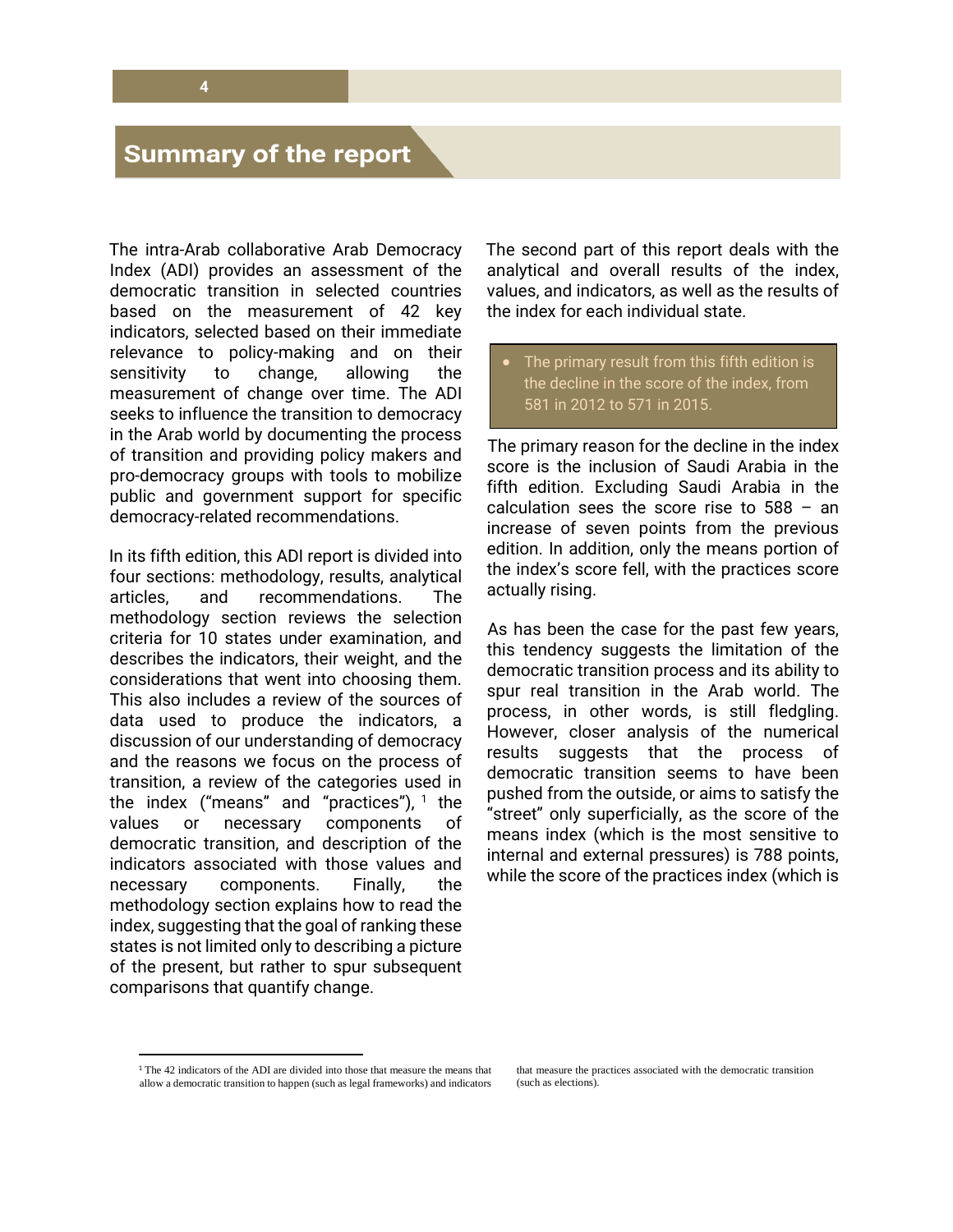**5**

the least sensitive to external and mass pressures) is only 504 points.

- Morocco ranks first, followed by Tunisia then Jordan. Saudi Arabia, Bahrain, and Egypt figure at the bottom of the list.
- Democratic practices are declining sharply in Egypt, Lebanon, Algeria, and Bahrain, but are improving in Tunisia, Morocco, Kuwait, and Palestine

These results point to a decline, albeit limited, in the democratic transition process. Likewise, the continued presence of a wide gap between the means and practices indicators raises questions over the seriousness of the role that legal and constitutional reforms play in the democratic transition process, and confirms the failure of the Arab Spring to cause meaningful change in this area.

The decline has only affected the means index. This index fell by 33 points  $-$  equivalent to the decline of Egypt's score on the index. The means score would have risen in the current reading, if not for Saudi Arabia's entry into the report, which received the weakest scores in the means index among the participating states. The practices index saw a rise of four points because of the improvement of the practices scores of Morocco, Kuwait, Tunisia, and Palestine. However, the score of the practices index fell sharply in Egypt, Lebanon, Algeria, and Bahrain, with the gaps between the means and practices remaining large.

The score of three values fell compared to the fourth index, with the score of one value rising. The biggest change came in respect for rights and freedoms, which fell from 584 to 535. The score for equality and social justice fell from 561 to 529, and the score for the presence of strong and accountable public institutions fell from 563 to 547. Meanwhile, the score for the

Four years after the Arab Spring, the scores for Respect for Human Rights declined by 49 points, Equality and Social Justice declined by 32 points, the Presence of Strong Public Institutions fell by 16 points, and the score for the Rule of Law increased noticeably by 114 points.

rule of law rose from 626 to 737 in comparison with the previous report.

It is worth pointing out that the means score has fallen in all values or indicators except for the rule of law, and in the score of values related to practices. The biggest increase came in the score of the rule of law in Tunisia, which rose from 692 to 952. The score of this value also rose noticeably in Kuwait, Morocco, Palestine, and Lebanon.

Morocco is in the lead for the fourth time since 2008: Morocco's index score rose by 74 points (from 661 to 735), and includes improvements in the scores of practices, and two of the four democratic indicators. These improvements emerge especially in the data related to surveillance of the press, the hindering of political party activity, personal safety, and school dropout rates.

Only two indicators out of 42 achieved a full score in the ten states: the discussion of legal projects and the formal independence of the judiciary. Four indicators achieved average scores of over 900 points: the legislated right to a fair trial, the prevention of torture, the organization of protest activities, and the prosecution of executive branches. Meanwhile, two indicators achieved a score of less than 100 points: the use of patronage in public employment, and government funding of social sectors in comparison to security sectors.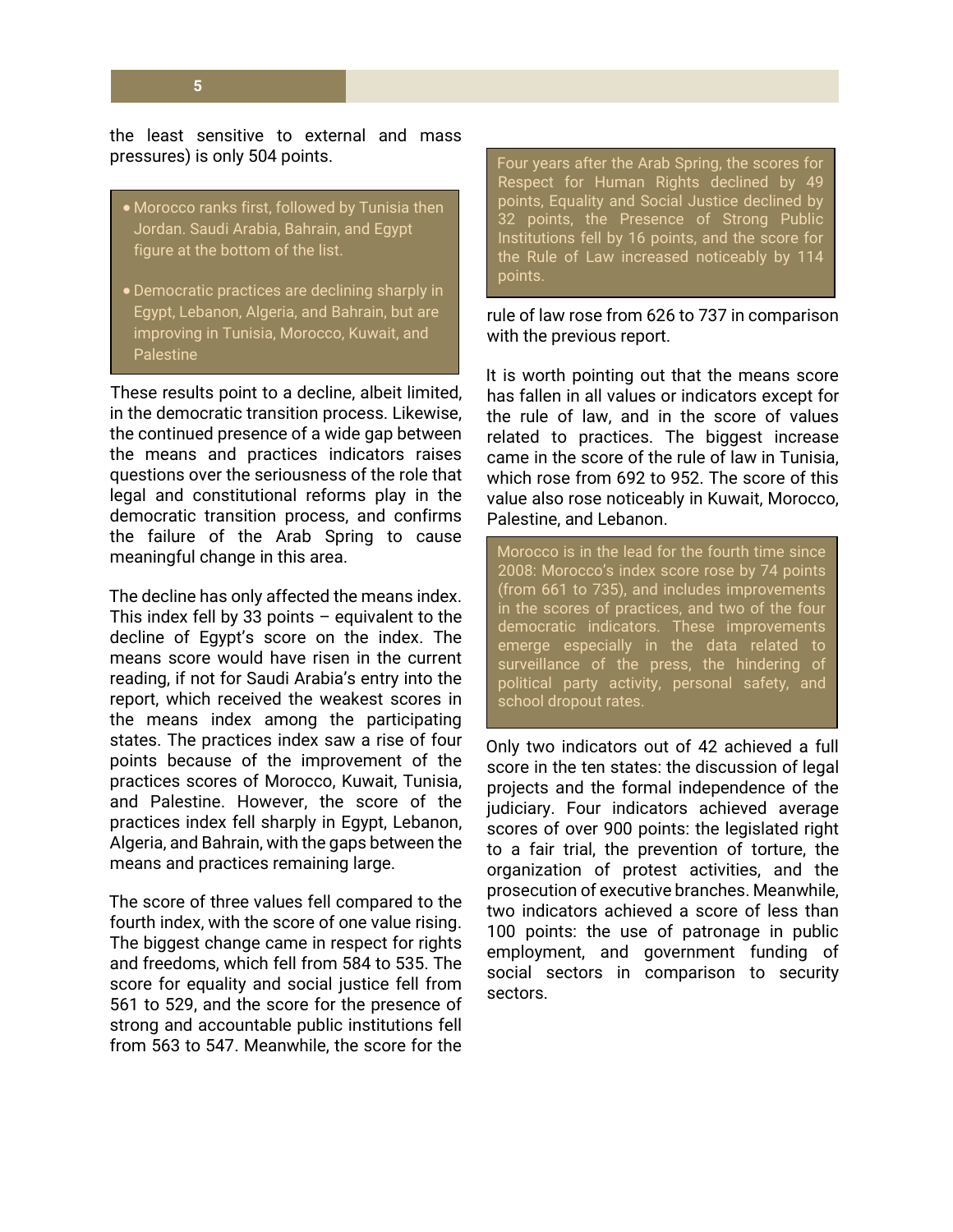Five indicators achieved an average score of between 100 and 300 points: the mistreatment of prisoners, the surveillance of the press and websites, the suppression of protest activities and the distribution of opposition newspapers, and corruption in public institutions.

For the second time since the Arab Spring, Tunisia has seen noteworthy progress, with the Democracy Index increasing by 80 points (from 610 to 690), including the rise of both the scores of practices and means, and in particular an increase of 87 points in the practices score. It also includes the rise of three out of four indicators of democracy.

Morocco came at the head of the 10 states included in the Index for the fourth time since 2008, when the Index began. Morocco scored 735 points, followed by Tunisia with 690 points, then Jordan with 640 points, Kuwait fourth with 631 points, and Algeria with 589 points.

- Lebanon fell by 50 points (from 582 to 532), especially in the indicators of government accountability, the hindering of parliamentary activity, and the suppression of protest activities.
- Bahrain fell by 12 points (from 448 to 436), especially in the indicators of government accountability, the intervention of the security services, and the suppression of meetings and protests.
- Jordan fell by 7 points (from 647 to 640), especially in the indicators of surveillance of press and websites, political reform, and the efficacy of public institutions.

The results revealed that among all the participating states, Tunisia, Kuwait, and Morocco saw a comparable level of progress toward democratic transition. The most prominent improvement came in Tunisia in the indicators related to the right to assembly, legislation considering the critique of executive power, the hindrance of parliamentary activity and political party activity, and non-civilian trials for civilians. In Kuwait, the most prominent improvement was in indicators related to personal safety, the organization of protest activities, the hindrance of parliamentary activity and elected councils, and the efficacy of public institutions. In Morocco, the most prominent improvement came in indicators related to surveillance of the press and websites, the hindrance of political party activity, personal safety, and school dropout rates.

Meanwhile, the situation deteriorated in five participating states: Egypt, Lebanon, Algeria, Bahrain, and Jordan.

Egypt saw the biggest decline, dropping 81 points from 584 to 503. The decline came especially in indicators related to the presence of strong, accountable public institutions and respect for rights and freedoms, as well as preventing torture, government accountability, the hindrance of parliamentary activity, the hindrance of political party activity, the suppression of protests, the intervention of security services, surveillance of the press and websites, and the organization of protest activities.

In Lebanon, the indicators of government accountability, the executive authority's hindrance of elected bodies, the hindrance of parliamentary activity, the suppression of protests, the participation of women in the workforce, and wage equality fell.

In Algeria, the indicators of the hindrance of parliamentary activities, the efficacy of public institutions, political reform, the hindrance of political party activity, the criticism of authority, the surveillance of the press and websites, and the accountability of executive branches declined.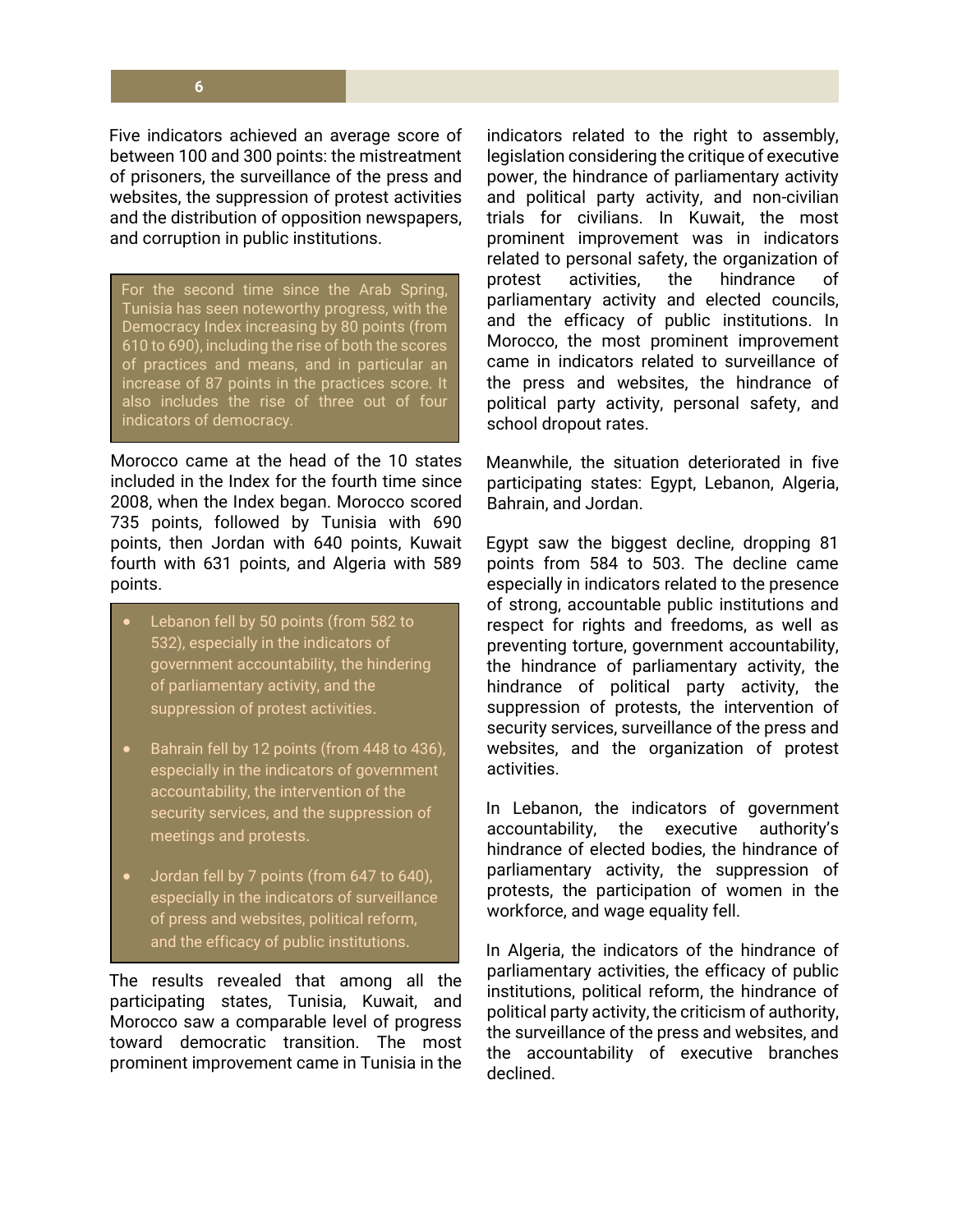**7**

In Bahrain, the indicators of government accountability, political reform, the suppression of meetings, and the intervention of the security services declined.

As for Jordan, the efficacy of public institutions, political reform, political and economic independence, opposition positions in the local press, the surveillance of the press and websites, and the participation of women in the labour force declined.

Following a meagre start after the Arab Spring in 2012, Egypt saw a noteworthy decline as its Democracy Index score fell by 81 points, as its Democracy Index score fell by 81 points, from 584 to 503. The decline includes practices and means scores, with a decline of 99 points in the practices scores. The decline also includes three of the four indicators of democracy.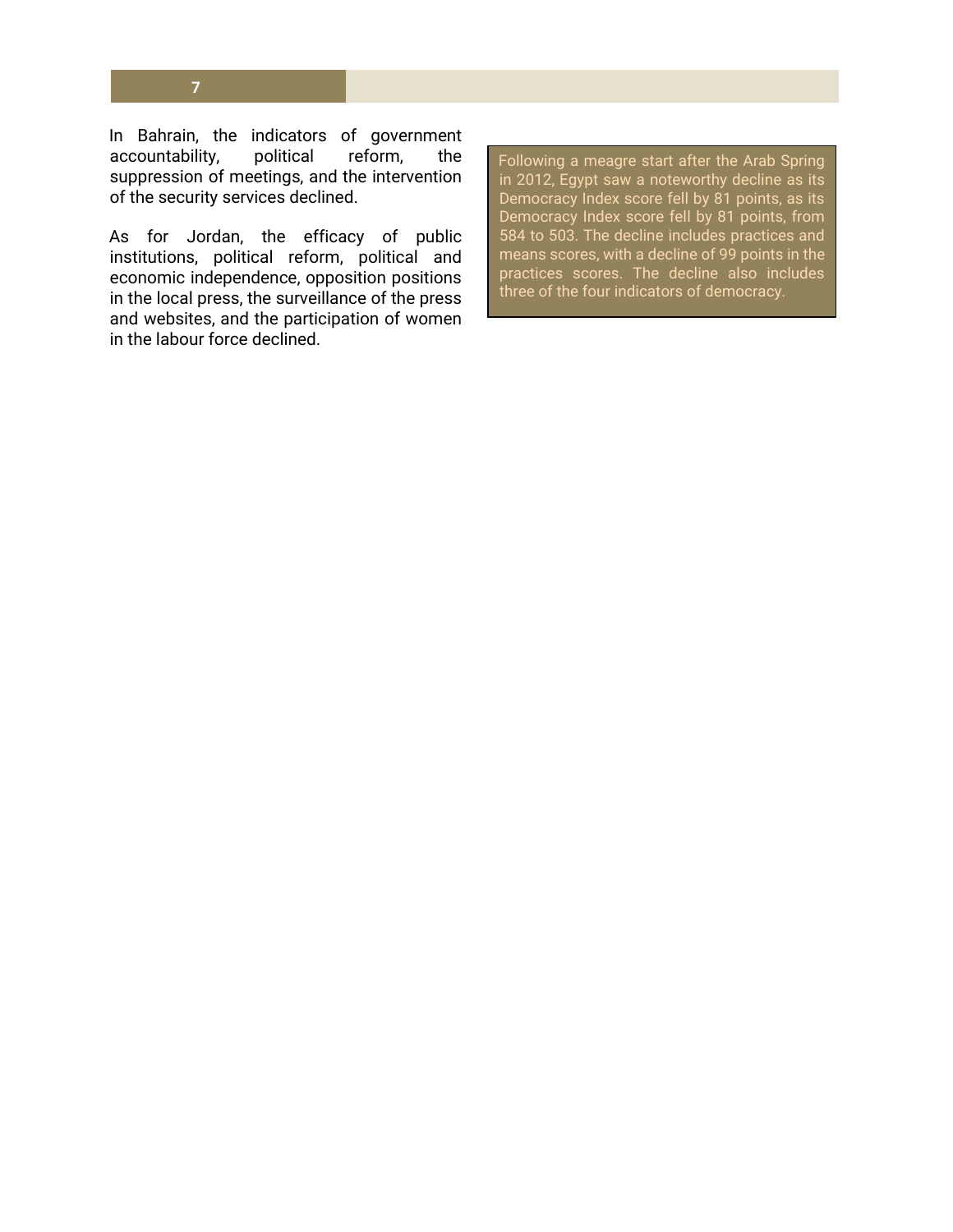#### Recommendations:

The general recommendations of the report point to four aspects of the lack of democratization in the Arab world: the significant decline in the level of political and civil liberties, the decline in key indicators of equality and social justice, the continued neglect of education, and the weakness of public institutions and their inability to ensure the process of transition.

The recommendations refer to the need to strengthen monitoring functions in the Arab political system, the need for a fundamental change in the priorities of government expenditure, the promotion of women's participation in the work force, and the need to allocate larger budgets to achieve education reform, combat illiteracy, and reduce the phenomenon of school dropout. Other recommendations include strengthening the independence of the judiciary, increasing control of the performance of the security services, and increasing freedom of the media.

The recommendations section of the report also provides country-specific recommendations, reviewed through the deliberations of the country-specific panels.